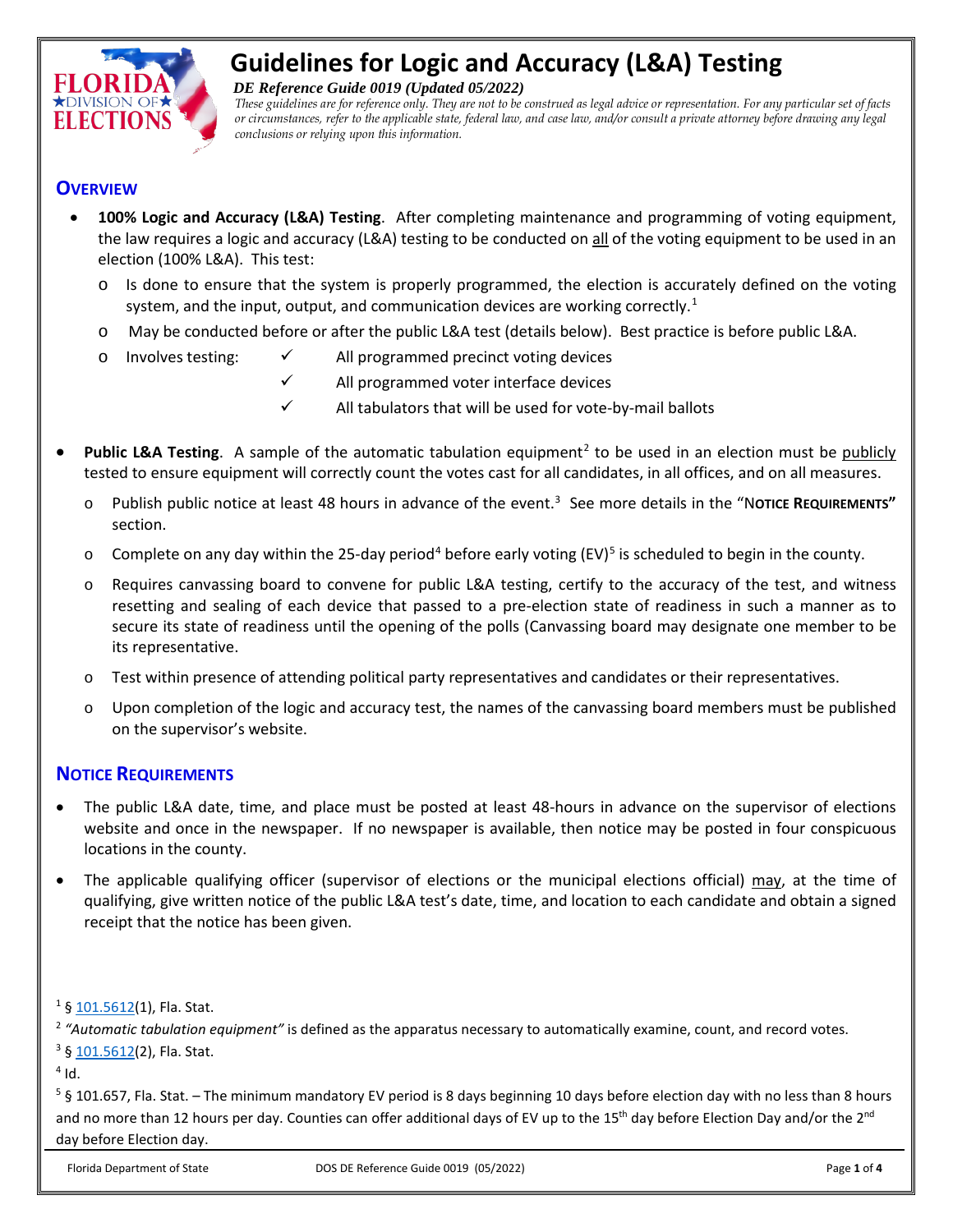At least 30 days before early voting is scheduled to begin in the county, the applicable qualifying officer must send via certified mail written notice of the test date, time, and location to the county party chair of each political party and to all candidates other than those for statewide office whose names appear on the ballot in the county and who did not receive written notification from the applicable qualifying officer at the time of qualifying.<sup>[6](#page-1-0)</sup>

## **TESTING REQUIREMENTS**

- Public L&A testing may include all or a sample of the tabulation equipment. If the county chooses to publicly test only a sample, the requirements<sup>7</sup> are:
	- o A random selection of at least 5% or 10 precinct optical scan devices, whichever is greater
	- o Ballot marking devices, the overall number of which is at the discretion of the supervisor, to ensure that they satisfy accessibility requirements as described in subsections  $101.56062(1)(n)$  $101.56062(1)(n)$  and (2), Fla. Stat.
	- $\circ$  Early voting device(s), the overall number of which is at the discretion of the supervisor
	- o All central count (vote-by-mail) tabulators
- Testing requires producing/processing a set of pre-determined valid votes for each candidate and for each measure, as well as one or more overvoted ballots for each contest. This is commonly called a test deck. See additional test deck details in the "**TEST DECK REQUIREMENTS AND RECOMMENDATIONS"** section.
- After the test deck has been processed through the tabulation equipment, a comparison is made between the predetermined test deck results and a printout of tabulator results to ensure that the "expected" vote counts matched the actual vote counts.
- If a tested tabulation device is found to have an error in tabulation, it is deemed unsatisfactory and the canvassing board must take, at least, the following steps<sup>[8](#page-1-2)</sup>:
	- o Determine the cause of the error
	- o Identify and test other devices that could reasonably be assumed to have the same error
	- o Test a sufficient number of devices to determine that all other devices are satisfactory
- If the canvassing board deems any device to be unsatisfactory, it may require all devices to be tested or may declare that all devices are unsatisfactory.
- If an error is found in the operation or output of a particular device, such as with spelling or the order of candidates on a report, the canvassing board must determine whether this is cause to deem a device to be unsatisfactory.<sup>[9](#page-1-3)</sup>
- Mandatory additional step for public testing of equipment used to tabulate vote-by-mail ballots If any error is detected on electronic or electromechanical voting systems configured to tabulate vote-by-mail ballots at a central or regional site, the statutes call for the error to be corrected, and for testing to be repeated until an errorless count is achieved immediately before the start of the official count of the ballots and again after the completion of the official count. [10](#page-1-4)
- When the public L&A testing has been satisfactorily completed, the canvassing board or its representative, the representatives of the political parties, and the candidates or their representatives who attended the test shall be allowed to witness the resetting to a pre-election state of readiness of each device that passed and the sealing of each device that passed to secure its state until the opening of the polls.<sup>[11](#page-1-5)</sup>

<span id="page-1-0"></span><sup>6</sup> § [101.5612\(](http://www.leg.state.fl.us/STATUTES/index.cfm?App_mode=Display_Statute&Search_String=&URL=0100-0199/0101/Sections/0101.5612.html)2), Fla. Stat.

- <span id="page-1-1"></span><sup>7</sup> § [101.5612\(](http://www.leg.state.fl.us/STATUTES/index.cfm?App_mode=Display_Statute&Search_String=&URL=0100-0199/0101/Sections/0101.5612.html)4)(a)1., Fla. Stat.
- <span id="page-1-2"></span><sup>8</sup> § [101.5612\(](http://www.leg.state.fl.us/STATUTES/index.cfm?App_mode=Display_Statute&Search_String=&URL=0100-0199/0101/Sections/0101.5612.html)4)(a)2., Fla. Stat.

<span id="page-1-3"></span><sup>9</sup> § [101.5612\(](http://www.leg.state.fl.us/STATUTES/index.cfm?App_mode=Display_Statute&Search_String=&URL=0100-0199/0101/Sections/0101.5612.html)4)(a)3., Fla. Stat.

<span id="page-1-4"></span><sup>10</sup> § [101.5612\(](http://www.leg.state.fl.us/STATUTES/index.cfm?App_mode=Display_Statute&Search_String=&URL=0100-0199/0101/Sections/0101.5612.html)3), Fla. Stat.

<span id="page-1-5"></span><sup>11</sup> [§101.5612\(](http://www.leg.state.fl.us/STATUTES/index.cfm?App_mode=Display_Statute&Search_String=&URL=0100-0199/0101/Sections/0101.5612.html)4)(b), Fla. Stat.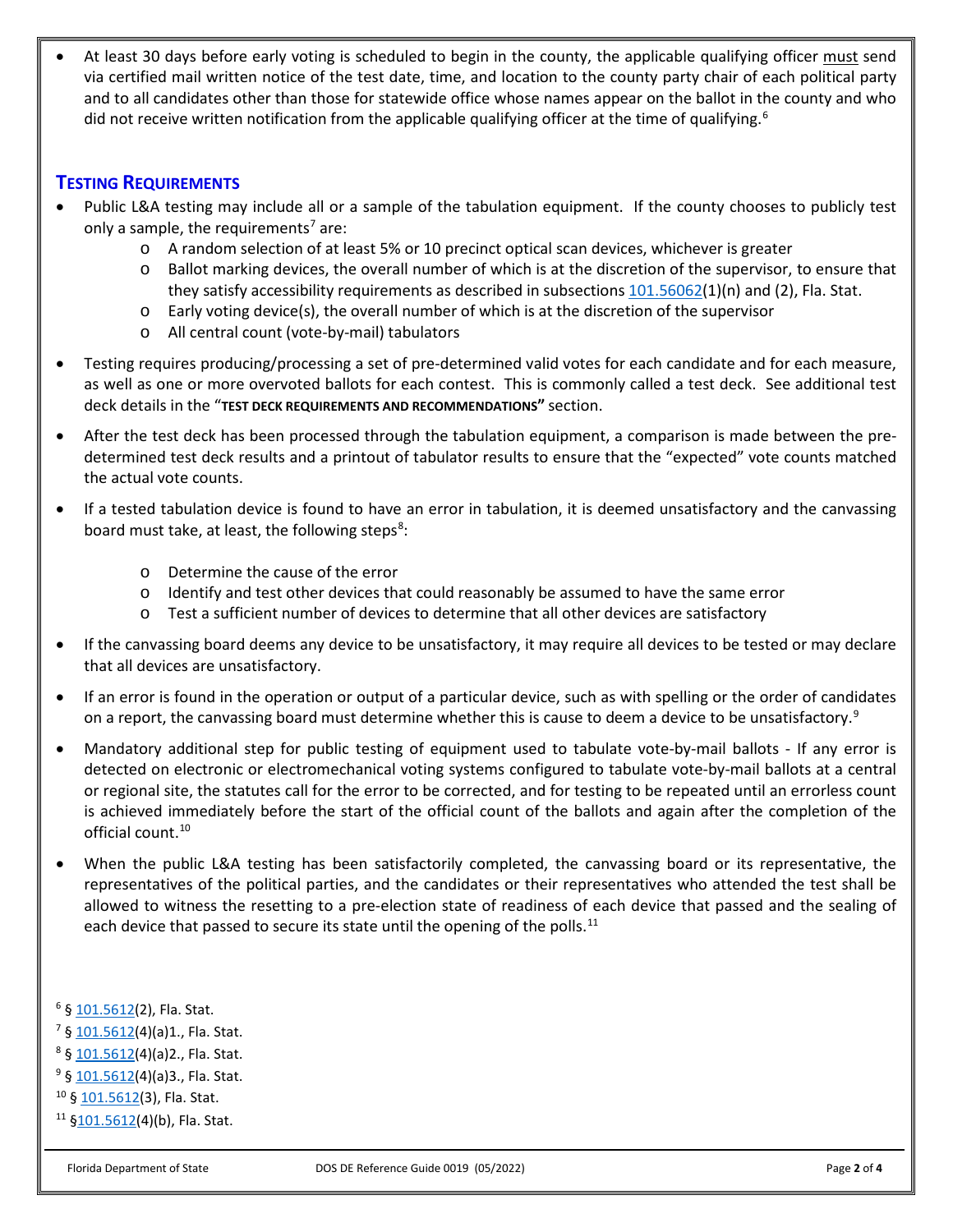- The canvassing board or its representative shall execute a written statement identifying the tabulation devices that were tested, the results of the testing, the device's protective counter numbers (if applicable) the number of the seal securing each tabulation device at the conclusion of testing, any problems reported to the board as a result of the testing, and whether each device tested was deemed to be satisfactory or unsatisfactory.<sup>[12](#page-2-0)</sup>
- If any tabulating device is deemed to be unsatisfactory, it must be recoded, repaired, or replaced and must then be made available for retesting. **Such device must be determined by the canvassing board or its representative to be satisfactory before it may be used in any election.** The canvassing board or its representative shall announce at the close of the first testing the date, place, and time that any unsatisfactory device will be retested or may, at the option of the board, notify by telephone each person who was present at the first testing as to the date, place, and time that the retesting will occur.<sup>[13](#page-2-1)</sup>
- Records must be kept of all pre-election testing of electronic or electromechanical tabulation devices used in any election. These records must be available for inspection and/or reference during public L&A testing. Records must include the name of the person who tested each device, along with the date, place, time, and results of each test.<sup>[14](#page-2-2)</sup>
- Test records must be retained as part of the official records of the election.<sup>[15](#page-2-3)</sup>
- Once the logic and accuracy test is completed, canvassing boards may begin to canvass returned vote-by-mail ballots. [16](#page-2-4).

# **TEST DECK REQUIREMENTS AND RECOMMENDATIONS**

- A test deck is a set of ballots with pre-audited results, meaning that they have a pre-determined number of valid votes for each candidate on each measure, with at least one or more overvoted ballots for each contest (to ensure that voting device will alert voter that overvoted races will not be counted) $^{17}$ .
- Pre-audited results are used to verify the accuracy of the public L&A test by comparing the pre-audited results to the public test results. The pre-audited results may be manually determined, electronically generated (i.e. using a spreadsheet), or produced during pre-public L&A testing.
- L&A tests must include actual ballots that will be used in the election; and if the county uses ballot-on-demand, these ballots, using the same paper stock as will be used for the election, must be included.<sup>18</sup>
- The test deck should include at least one blank ballot (to ensure that voting device will accept a blank ballot), hand marked ballots, and ballot marking device ballots. The test deck may also include electronically marked ballots.
- The creation of an "enhanced" test desk with non-traditional vote patterns and/or the addition of more test ballots to make up a unique number of votes for each candidate is strongly recommended. While a county may have used a 1-2-3 test deck pattern, it is not the most precise way to verify that votes are being tabulated correctly.

### **[Checklist for Public Logic and Accuracy Testing on next page]**

<span id="page-2-2"></span><span id="page-2-1"></span><span id="page-2-0"></span> $12 \S 101.5612(4)$  $12 \S 101.5612(4)$  $12 \S 101.5612(4)$ (c), Fla. Stat.  $13 \S 101.5612(4)(d)$  $13 \S 101.5612(4)(d)$  $13 \S 101.5612(4)(d)$ , Fla. Stat.  $14 \S$  [101.5612\(](http://www.leg.state.fl.us/STATUTES/index.cfm?App_mode=Display_Statute&Search_String=&URL=0100-0199/0101/Sections/0101.5612.html)4)(e), Fla. Stat.  $15 \S 101.5612(4)$  $15 \S 101.5612(4)$  $15 \S 101.5612(4)$ (e), Fla. Stat.

- <span id="page-2-4"></span><span id="page-2-3"></span><sup>16</sup> § 101.68(2)(a), Fla. Stat.
- <span id="page-2-6"></span><span id="page-2-5"></span><sup>17</sup> § [101.5612\(](http://www.leg.state.fl.us/STATUTES/index.cfm?App_mode=Display_Statute&Search_String=&URL=0100-0199/0101/Sections/0101.5612.html)3), Fla. Stat.